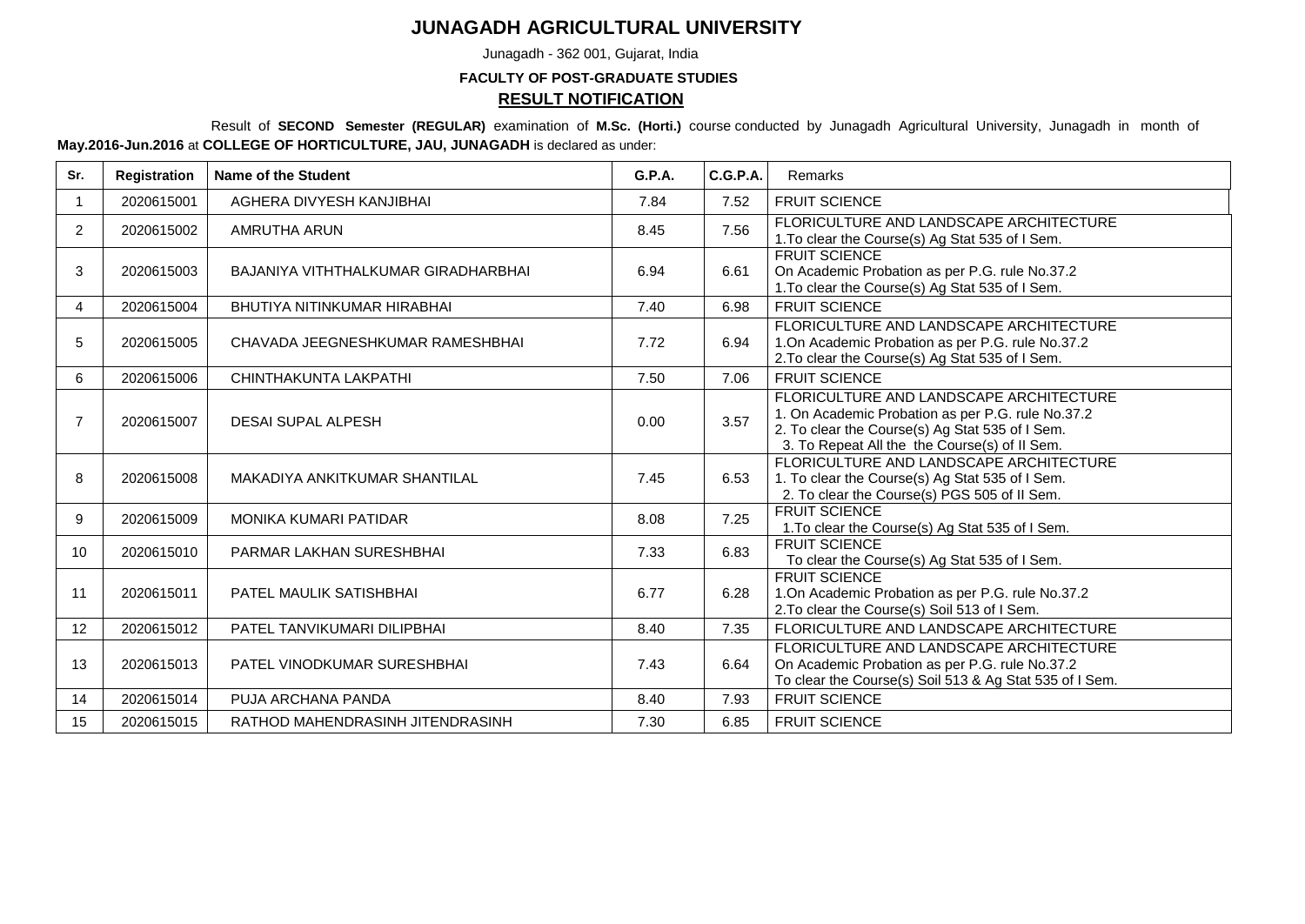| Sr. | Registration | Name of the Student            | <b>G.P.A.</b> | C.G.P.A. | <b>Remarks</b>                                                                                                                                                                                     |
|-----|--------------|--------------------------------|---------------|----------|----------------------------------------------------------------------------------------------------------------------------------------------------------------------------------------------------|
| 16  | 2020615016   | SOLANKI PRAVIN SAMANT          | 7.07          | 6.21     | <b>FRUIT SCIENCE</b><br>1. On Academic Probation as per P.G. rule No.37.2<br>2. To clear the Course(s) Ag Stat 535 of I Sem.                                                                       |
| 17  | 2020615017   | TAVIYAD JAYMINKUMAR CHAMPABHAI | 6.87          | 6.00     | FLORICULTURE AND LANDSCAPE ARCHITECTURE<br>1. On Academic Probation as per P.G. rule No.37.2<br>2. To clear the Course(s) Ag Stat 535 of I Sem.<br>3. 2. To clear the Course(s) PGS 503 of II Sem. |
| 18  | 2020615018   | TEJASHWINI C.R.                | 8.59          | 7.89     | FLORICULTURE AND LANDSCAPE ARCHITECTURE                                                                                                                                                            |
| 19  | 2020615019   | VIHOL AKASH NATVARSINH         | 7.90          | 7.07     | FLORICULTURE AND LANDSCAPE ARCHITECTURE<br>1.On Academic Probation as per P.G. rule No.37.2                                                                                                        |
| 20  | 2020615020   | VYAS SANDIPKUMAR VISHNUBHAI    | 7.99          | 7.37     | <b>FRUIT SCIENCE</b><br>2. To clear the Course(s) PGS 505 of II Sem.                                                                                                                               |